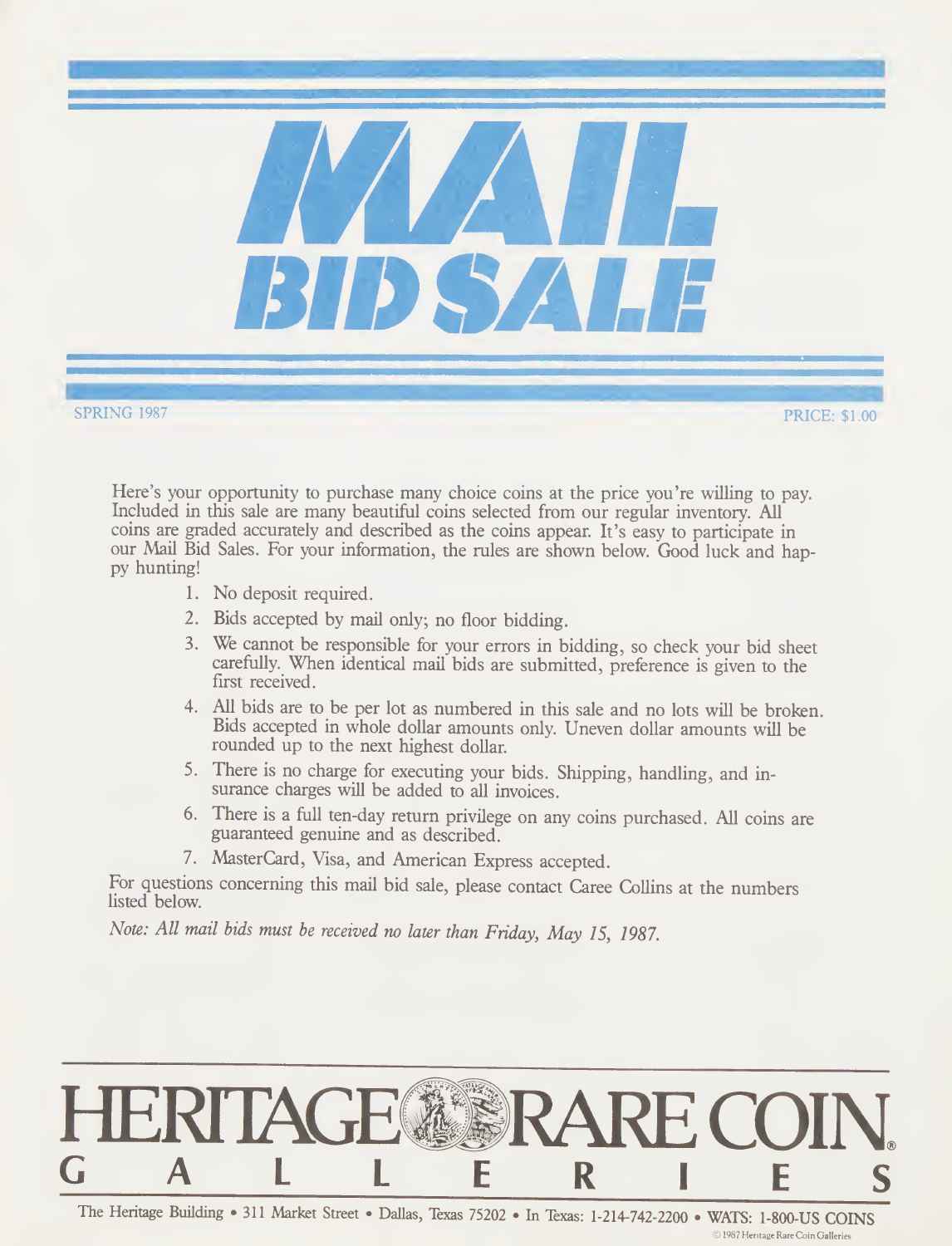## COLONIAL

<sup>1</sup> 1787 EF(45/45). NewJersey Copper. Maris 48-G. A very common variety but this specimen not showing the break across the shield as often seen. Cleaned and evidencing a slightly granular planchet.

# **HALFCENTS**

- 2 1793 Good (4/4). Breen 2, Cohen 2, Rarity 3. Heavily circulated but never cleaned.
- 3 1794 Fine (15/15). Breen 2b, Cohen 2a. Dark chocolate brown and choice forthe grade. This variety is rarely seen in grades above VF.
- 4 1794 VF (20/20). Breen 6b, die state III, Cohen 4, Rarity 3. Lightly cleaned once but beginningtobrownover now.

## LARGECENTS

- 5 1794 VG (8/4). Sheldon 65. A few light and possibly removeable green specks of PVC<br>residue.
- 6 1802 AU (50/50). Sheldon 236, R.l. A com mon variety with the nine berries reverse. The obverse issharply struck with excellent color overall, just beginning to darken in several
- 1837 EF(40/40). Plain cords, medium letters.
- 8 1848 AU (50/50). Brown.
- 9 1852 EF(40/40). Deep chestnut brown.
- 10 1853 MS (64/64). Red and Brown. Significant areas of original red remain.
- <sup>11</sup> 1855 MS (65/65). Upright 5's. Full red obverse with some browning on the reverse, a very attractive coin with an exceptionally strong
- 12 1856 MS (63/63). Brown.

#### SMALL CENTS

- 13 1884 MS (65-65). Dipped once.
- 14 1909-S V.D.B. VF(20/20).
- 15 1912-SMS (63/61). Red and Brown.
- 16 1912-S MS (65/65). Problem-free surfacesthat are full red and fully struck.
- 17 1914 Proof (63/63). Light and very attractive toning.
- <sup>18</sup> 1926-D MS (64/64). Full red but weakly struck.
- 19 1926-SMS(63/63).
- 20 1928-D MS (65/65). Deep red and fully struck.
- 21 1931-S MS (63/63). Red and Brown.
- 22 1931-S MS (64/64). Full Red.
- 23 1931-S MS (65/65). Full red and sharply<br>struck

#### TWO CENTPIECES

- 24 1864 MS (63/63). Brown. First year oftype.
- 25 1865 MS (62/62). Brown.
- 26 1865 MS (64/64). Although dipped once the coin's lusterstill blazes and is beginning to darken just a bit giving it a more natural appearance. Quite a bit nicer than it sounds.

### THREECENTSILVER

- 27 1851 EF(40/40). Original.
- 28 1852 AU (50/50).
- 29 1853 AU (50/50). Cleaned once but fully<br>struck
- 30 1861 MS (60/60). TypeThree. Sharply struck and toned.

## THREECENTNICKELS

- 31 1865 MS (62/62). Original surfaces.
- 32 1866 MS (62/62). Light golden toning with clash marks.
- 33 1867 AU (55/55).
- 34 1867 MS (62/62). Light, original grey patination.
- 35 1870 MS (62/62). Rose colored toning with a patch oficyblue. Wellstruck.

## HALF DIMES

- 36 1842 EF(40/40). Original.
- 17 1852-O EF(45-45). A very scarce coin despite a not-so-low mintage of 260,000. Most of the mintage was probably melted along with 1851-O's and 1853-O's due to their being "old tenor" silver coins with the weight reduction of 1853 Toned a pleasing olive russet.
- 38 1857 MS (62/62). Even light toning. Suffers only from peripheralweaknesswhich wasthe problem with the With Stars series of half
- 39 1860 MS (63/60). Brilliant with full obverse details. Once the design was modified in 1860 the problem of peripheral weakness and weakness in the head area was solved. Henceforth the only striking problem in most years if the upper left portion of the wreath.
- 40 1862 MS (60/60). Brilliant and fully struck. Most 1862 halfdimes are poorly struck and have heavy clash marks. Notthis coin.

# NICKELS

- 41 1866 MS (60/60). With Rays. Brilliant.
- 42 188 | MS (63/63). Without Cents. Lustrous with light golden rolor.
- 43 1883 MS (64/64). Without Cents. Sharply struck. Very popular fir t-vear-of-type coin.
- 44 1883 MS (64/64). Without Cents. Lot of three.
- 45 1889 MS (63/63). Golden-grey patina.
- 46 1895 MS (63/63). Light golden toning.
- 47 1896MS (63/63).
- 48 1897 MS (63/63).
- 49 1898 MS (60/63).
- 50 1900 MS (60/63). Well struck.
- 51 1900MS (62/62).
- 52 1901 MS (60/60). Fully struck butsomewhat dull.
- 53 1901 MS (60/63).
- 54 1901 MS (63/63). Golden-grey toning.
- 55 1903 MS (63/63). Exceptionally lustrous.
- 56 1904 Proof(60/63). Brilliant with severalsmall obverse spots around the periphery.
- 57 1904MS (62/62). Light contact.
- 58 1905 MS (62/62). Fully struck with light golden patina.
- 59 1909MS (62/62). Golden-rose toning.
- 60 1913 MS (63/63). Type One. Wellstruck.
- 61 1913 MS (64/64). Type One. A fully struck coin that is a borderline M.S. (65).
- 62 1913-D MS (64/64). Type One. Pale original color compliments a full strike. Superior luster.
- 63 1913-D MS (64/64). TypeOne. Lot ofthree.
- 64 1913-S MS (64/64). Type One. Iridescent toning.
- 65 1913 MS (64/64). TypeTwo. Sharply struck with completely originalsurfaces.
- 66 1916 MS (63/63). Lightly toned and well
- 67 1916 MS (64/64). Well struck.
- 68 1916-DMS(64/64). Light golden color.
- 69 1917-D MS (64/64). A very sharply struck coin that is only kept from the gem grade by one contact mark on the obverse and one on the
- 70 1918 MS (65/65). Splotchy golden and blue color and wellstruck.
- 71 1918-D MS (63/63). Weakly struck and golden
- 72 1920MS (63/63). Brilliant.
- 73 1923 MS (64/64). Golden toned.
- 74 1924 MS (64/64). Golden and aqua toned.
- 75 1925 MS (64/64). Booming luster and lightly
- 1925 MS (64/64). Sharply struck with superior<br>luster.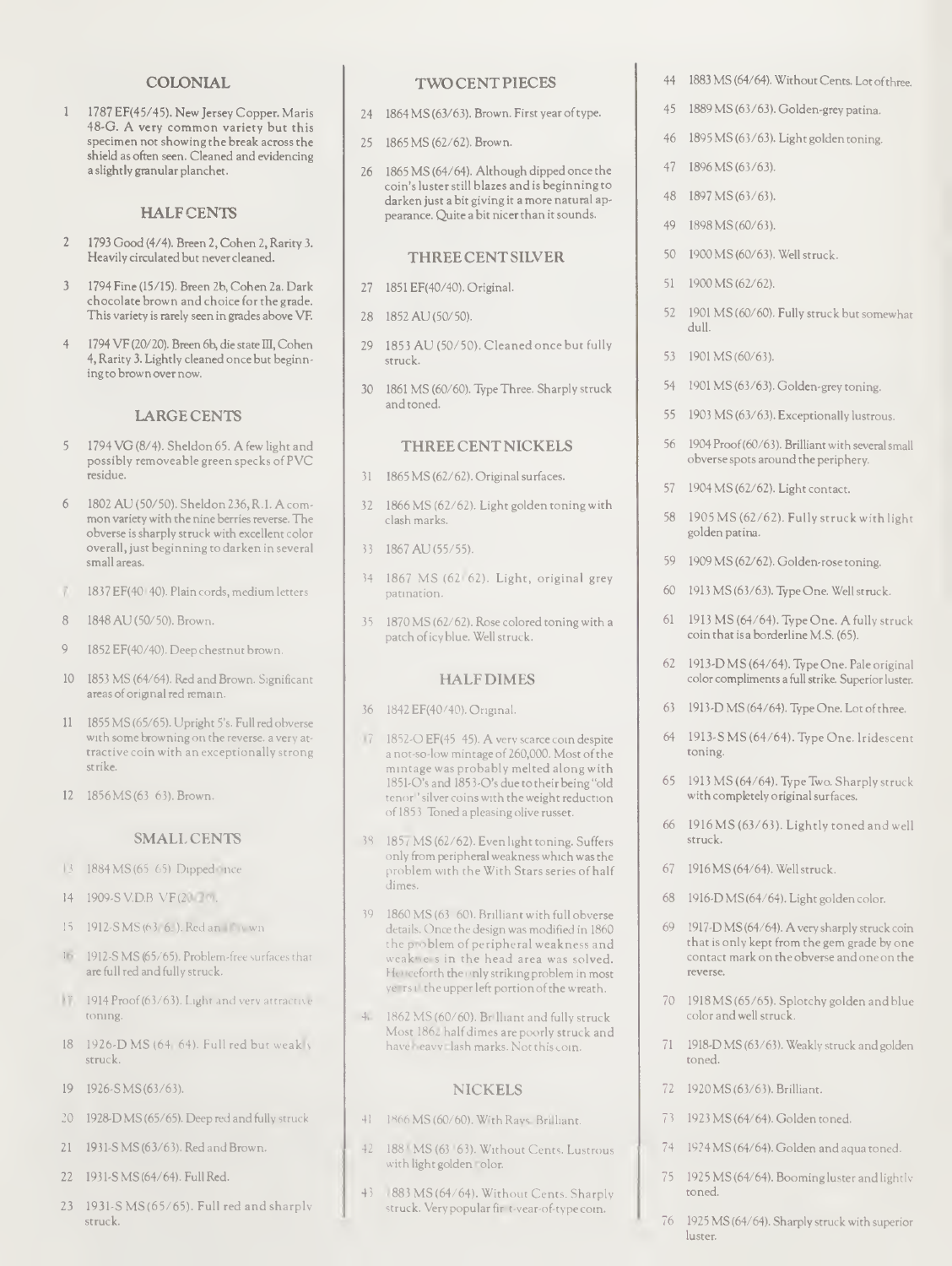- 77 1927 MS (64/64). Attractively toned and well struck.
- 78 1928 MS (64/64). Sharply struck.
- 79 1928-D MS (64/64). Just a bit soft over the knot of the Indian's braid but fully detailed on the reverse.
- 80 1929-D MS(64/64). Very sharply struck. This date is nowrecognized as a strike rarity.
- 81 1930 MS (64/64). Well struck.
- 82 1930-S MS (64/64). Sharply struck with light olive patina.
- 83 1931-S MS (63/64). Rainbow toned.
- 84 1934-D MS (63/63). Wellstruck.
- 85 1936 MS (64/64). Struck approximately 25% offcenterat3:00.
- 86 1936-D MS (65/65). Fully struck with golden toning.
- 87 1936-D MS(65/65). Lot ofthree.
- 88 1938-D MS(64/64).
- 89 1938-D MS(64/64). Lot ofthree.
- 90 1938 Proof (63/63). Jefferson.
- 91 1938 Proof(65/65).
- 92 1938 Proof(65/65). Lot ofthree.
- 93 1942 Proof(65/65). Type One.
- 94 1942 Proof(65/65). Type One. Lot ofthree.
- 95 1942 Proof (64/64). Type Two.
- 96 1942 Proof (65/65). Type Two.

# DIMES

- 97 1840 Proof (63/63). No Drapery. Breen states, "At least five known" but does not give any diagnostics. The coin is an obvious proofasit shows full, wide and even rims with an absolute razorsharp strike and deep mirrors on both sides. A major rarity.
- 98 1860-0 EF(40/40). A coin that is very rare in grades above VF. Presumably the majority of the mintage was melted shortly after the outbreak of the Civil War.
- 99 1861 MS (62/62). Brilliant and lustrous.
- 100 1877-CC MS (62/62). This coin has smokey violet toning and the luster thatCarson City products are known for.
- 101 1888 MS (60/63). Russet toningon theobverse paired withabrilliant reverse. Fully struck.
- 102 1900 MS (62/62). The original mint bloom glows beneath the cinnamon-golden toning. Fully struck with just a few light contact marks.
- 103 1900Proof(64/64). Brilliant with light cameo contrast.
- 104 1903 Proof(62/62). Deep grey-aqua toning.
- 105 1905 AU (58/58). A superslider with original golden toning.
- 106 1908 EF(45/45). Original.
- 107 1913 MS (60/63).
- 108 1916 MS (62/62). Barber. Excellent luster with multi-huedperipheralshadings.
- 109 1916 MS (64/64). Full Split Bands. Mercury design.
- 110 1916 MS (64/64). Full Split Bands. Mercury design. Lot of two.
- <sup>111</sup> 1918-S MS (65/65). 80% Full Split Bands. Some Mercury collectors have all but given up on finding a gem with full bands. Even ifyou are still a true believer and want 100% full band detailthis coin will do nicely until the "dream coin" comes along. It is brilliant and highly lustrous with a partial wire rim around the obverse and reverse and the bands are so, so close.
- 112 1920 MS (64/64). Full Split Bands.
- 113 1920-D MS (64/64). Full Split Bands. Lustrous and very lightly toned. All digits in the date are complete even if they are not razor sharp.
- 114 1920-S MS (64/65). Full Split Bands. Light golden patina with swirling luster and a sharp strike overall. Adifficult date in the early series ofMercuries.
- 115 1921-D MS (65/65). Full Split Bands. Thisis one ofthe legends ofthe "Mercury" set of dimes. The coin has a tiny mintage of only  $1.08$ million pieces and it is very difficult to find with bands and without significant areas of "fadeaway" around the rims. With the current reawakening ofinterest in rarities and higher priced coinsthis offering certainly presents an opportunity for the astute collector. Remember, in 1980 this was a \$4,500-\$5,000 coin.
- 116 1923 MS (65/65). Full Split Bands. Frosted luster with pale, original toning.
- 117 1927-D MS (64/64). Full Split Bands. Another difficult date to locate well struck. This coin is kept from the gem class only by a couple of parallel marks at the very back of the trunca-.<br>tion of the neck.
- 118 1927-S MS (64/64). Full Split Bands. A very tough date ro locate with full band detail. This coin has the requisite strike, luster and pale original color. It just has a bagmark on each side that keeps it from being a gem.
- 119 1929-D MS (64/64). Full Split Bands. Snowy white luster.
- 120 1929-D MS (64/64). Full Split Bands. Lot of
- 121 1939-D MS (64/64). Full Split Bands. Lustrous and excellent for type purposes.
- 122 1939-D MS (64/64). Full Split Bands. Lot of three.
- 123 1939-D MS (65/65). Not a coin with full band detail but one that has superior luster and pristine overallsurfaces.
- 124 1939-D MS (65/65). Lot ofthree.
- 125 1939-S MS (65/65). Full Split Bands. Thick, satiny luster and beautiful unmarred original surfaces. This is possibly the most difficult date in the 1930's to locate in gem full bands condition.
- 126 1940-D MS (65/65). Full Split Bands. Lustrous.
- 127 1940-D MS (65/65). Full Split Bands. Lot of two.
- 128 1942-D MS (65/65). Full Split Bands. Exceptionally clean.
- 129 1942-D MS (65/65). Full Split Bands. Lot of three.
- 130 1943-D MS (65/65). Full Split Bands. Fully brilliant with unblemished surfaces.
- 131 1943-D MS (65/65). Full Split Bands. Lot of three.

# QUARTERS

- 132 1835 EF(40/40). Choice, original surfaces.
- 133 1849-0 VG(8/8). Achoice, original coin that just almost grades Fine. A very rare coin in any condition.
- 134 1876 MS (60/60). Cleaned once and retoned.
- 135 1891 MS (60/60). Toned an even medium grey on the obverse and grey with flashes of citrine on the reverse. Fully struck.
- 136 1891 MS (63/63). Deep golden and rose toning atop highly lustroussurfaces. Well struck.
- 137 1892 MS (64/64). First year of issuance for Charles Barber's new design. The obverse is fully struck and toned a smoky mauve and lilac. The reverse is also fully struck and shows the originalbrilliance.
- 138 1915 MS (62/62). Fully struck with light, at tractive golden toning.
- 139 1916 MS (60/63). Barber. Mostly brilliant with ample luster for the grade.
- 140 1917 EF(45/45). Type Two. Choice for the grade with original olive and violet toning.
- 141 1917-DAU (50/50). TypeTwo.
- 142 1918 EF(40/40). Some toning.
- 143 1919-D VF(20/20). Mottled toning.
- 144 1920 AU (50/50). Pale golden and lustrous.
- 145 1920 MS (63/60). Brilliant and fully detailed except in the head area.
- 146 1923-S Fine(12/12). Scarce and original.
- 147 1924-D AU(55/55). Brilliant and wellstruck (except thehead area).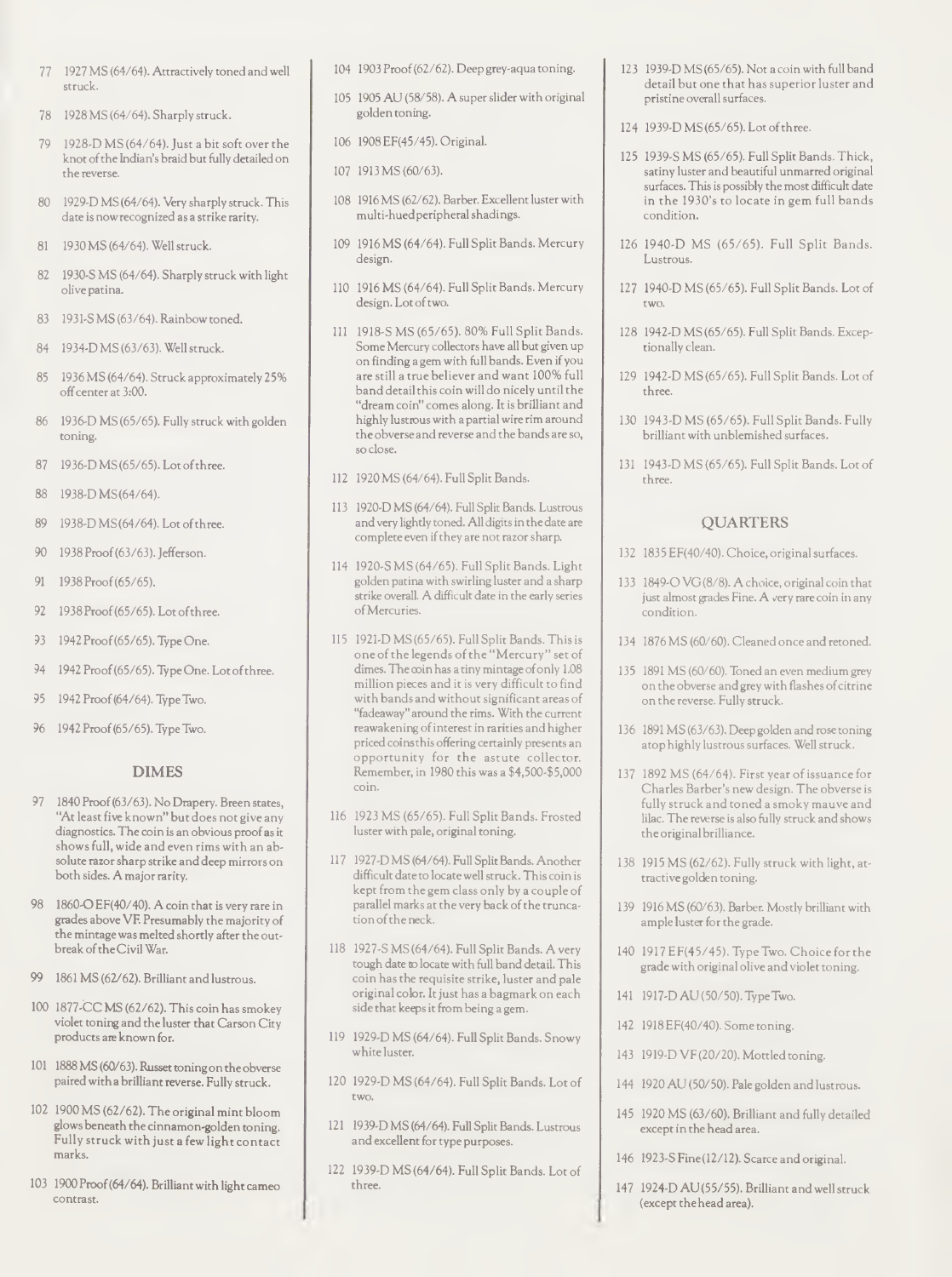- 148 1927-D MS (63/63). Brilliant with edge toning that makesthe coin appear to have been broken out ofan original roll.
- 149 1932 MS (63/63). Light toning.
- 150 1932 MS (64/64). Very lustrous and clean for the grade.
- 151 1934 MS (64/64). Mostly brilliant.
- 152 1935-D MS(65/65). Mauve toningwith very clean surfaces.
- 153 1937-D MS (64/64). Steely grey original sur faceswith thick luster.
- 154 1937-DMS(64/64). Lot oftwo.
- 155 1938 MS (64/64). Just beginning to tone very lightly.
- 156 1938 MS (64/64). Lot oftwo.
- 157 1951 Proof(65/PQ).

## HALVES

- 158 1833 MS (62/62). Excellent luster and clean for the grade with just the lightest hint of goldengrey patina.
- 159 1856-0 MS(62/62). Fully brilliant and well struck for a New Orleans issue.
- 160 1870 MS (62/62). A scarce coin that has been constantly underrated in the marketplace 1870 is probably the most underrated half dollar in the early 1870's. The coin is brilliant and fully struck and priced just a bit ahead of a common date.
- 161 1877-S MS (62-62). Frosty white swirling luster that only comes out of the San Francisco Mint. Fully struck also.
- 162 1903-0EF(40/40). Originalsurfaces.
- 163 1905 Proof (61/63). Deeply toned.
- 164 1907-O MS (63/63). Well stru k with variegated golden and lilac toning.
- 165 1916 MS (63/63). Even grey toning with spotty russet at the peripheries. Also matte-like
- 166 1917 MS (63/63). Well struck with smoky golden patina and exuberant luster.
- 167 1934 MS (64/64). Superior luster and a light golden patina.
- 168 1934-S MS (63/63). Fully struck with pale irides ence
- 169 1934-S MS (64/64). Fully struck with light toning.
- 170 1936-S MS(64-64). Mostly brilliant.
- 171 1937 MS (64/64). Brilliant except for a spot of toning in the center of the reverse.
- 172 1937-D MS (62/62). Brilliant and uncommonly lustrous.
- 173 1937-S MS (64/64). Brilliant but a bitsoftly struck on the hand.
- 174 1938 MS (64/64). Fully struck with excellent luster.
- 175 1939-D MS (64/64). Intensely lustrous with just a touchofgolden patina.
- 176 1939-S MS (64/64). Toned and sharply struck.
- 177 1940-S MS(63/63). Weakly struck with greyrusset patina.
- 178 1942-S MS(64/64). Well struck for thisissue and clean.
- 179 1943 MS (63/63). Excellent luster.
- 180 1943-SMS (60/60). Prooflike.
- 181 1943-S MS (63/63). Typicalstrike.
- 182 1944 MS (63/63). Fully struck.
- 183 1944-D MS (63/65). Fully struck with pale golden color.
- 184 1944-D MS(65/65). Fully struck with thick swirling luster.
- 185 1944-S MS(63/65). Very sharply struck and brilliant.
- 186 1945-D MS(64/64). Lustrous and lightly
- 187 1945-DMS(65/65). Fully struck.
- 188 1945-S MS (63/63). Well struck and lustrous.
- 189 1946-D MS (64/65). Excellent luster and very close to gem quality.
- 190 1946-S MS(63/63). Brilliant and well struck.
- <sup>191</sup> 1946-S MS (64/64). Well struck with thick frosted luster.
- 1<sup>947</sup>-DMS(63/63). Sharply struck.
- 1931 Proof (65, PQ). Pristine surfaces that are still mostlybrilliant.
- 194 1951-D MS (64/64). Full Bell Lines. Thick luster with pale golden color.
- 195 1953 Proof(65/65). Brilliant.

#### DOLLARS

- 
- 197 1870 Proof(64/64). Iridescent toning. The reverse of this attractive specimen exhibits some weakness of strike, not atypical for the
- 198 1873 VF(30/30). Seated. Deep original toning.
- 1999 1875-S AU (57/50). Trade. Toned a spotty
- 2 V 1876-S EF(45/45). Trade. Deep golden grey patina.
- 201 1876-S MS (63/63). Trade. Thoroughly brilliant and wellstruck.
- 202 1877-S AU (55/55). Trade. Attractive golden toningwith a very sharp strike.
- 203 1877-S AU (55/55). Trade. Attractive golden toningwith a very sharp strike.
- 204 1878 MS (63/64). Eight Tail Feathers. Pro oflike. Brilliant.
- 205 1878 MS (63/63). Seven Tail Feathers. Pro oflike. An attractive example ofvariety and grade.
- 206 1878 MS (63/63). Reverse of 1879 (Round Breast). Original surfaces with light golden toning. Clean for this normally heavily abrad ed issue.
- 207 1878-S MS (64/64). Prooflike. Brilliant.
- 208 1878-CC MS (63/63).
- 209 1879-0 MS(64/64). Sharply struck with ex ceptional luster.
- 210 1879-OMS (64/64). Lot of two.
- 211 1879-0 MS (64/64). Lot of three.
- 212 1879-S MS (63/63). Reverse of 1878 (Flat Breast). Brilliant.
- 213 1879-S MS(63/63). Prooflike.
- 214 1879-S MS (64/64). Fully struck with the thick lusterthis date is known for.
- 215 1879-S MS(64/64). Lot oftwo.
- 216 1880 MS (64/64). Brilliant, choice and sharply struck
- 217 1880 MS (64/64). Lot oftwo.
- 218 1880-S MS(63/63). Prooflike.
- 219 1880-S MS (63/65). Prooflike. Brilliant.
- 220 1880-S MS (64/64). Fully struck with thick un broken luster.
- 221 1880-S MS (64/64). Lot of two.
- 222 1880-S MS(64/64). Prooflike. Brilliant.
- 223 1880-S MS(64/64). Prooflike. Lot oftwo.
- 224 1881-O MS (64/64). Extremely well struck for the issuewith good luster.
- 225 1881-S MS (64/64). Fully struck and very at tractive. Asusual, the perfect type coin.
- 226 1881-S MS (64/64). Lot oftwa
- 227 1881-S MS (64/64). Prooflike. Fully struck, lightly cameoed and brilliant.
- 228 1881-S MS (65/65). A fully brilliant coin, and exceptional even for an 1881-S. Liberty's cheek issmooth and creamy.
- 229 1882 MS (64/64). Sharply struck.
- 230 1882-0 MS(64/64). Uncharacteristically well struck for thistypically weak date.
- 231 1881-0 MS(64/64). Lot oftwa
- 232 1882-SMS(63/63). Toned.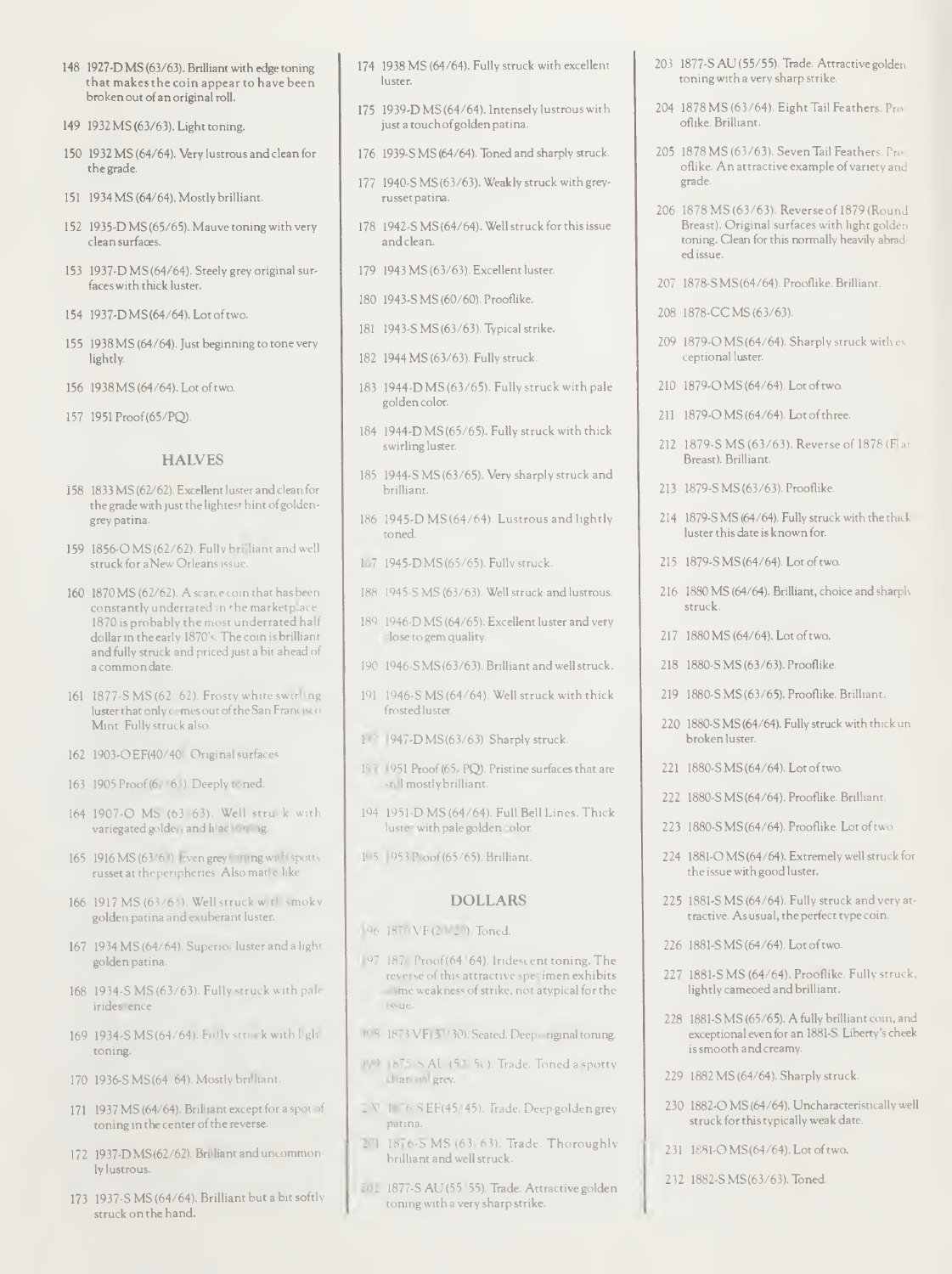- 233 1882-S MS (64/64). Fully struck with the superior luster this date is known for.
- 234 1883 MS (64/64). Sharply struck.
- 235 1883 MS (64/64). Lot oftwo.
- 236 1883-0 MS (63/63). Obverse struck 5 percent off-center. Ascarce and unusual error.
- 237 1883-0 MS(64/64). Thick cartwheel luster.
- 238 1883-0MS(64/64). Lot oftwo.
- 239 1883-0 MS (64/64). Prooflike. Even golden toning on both sides. The fields are deeply mirrored and abrasions are at a minimum.
- 240 1883-CC MS (64/64). Prooflike. Deeply mir rored with moderate contrast. A gorgeous crescent ofrainbow toning covers the upper hemisphere of the reverse.
- 241 1884 Proof(63/63). A flashy, deep mirrored proof with a light overlay of medium golden patina.
- 242 1884-0 MS (63/63). We recently purchased a large groupofunusually nice 1884-0 dollars, many ofwhich we have conservatively graded MS-63. All coins in this group are sharply struck, brilliant and exceedingly lustrous.
- 243 1884-0MS(64/64). Lot oftwo.
- 244 1884-OMS(64/64). Lot of three.
- 245 1885 MS (63/63). Fully struck.
- 246 1885 MS (63/63). Lot oftwo.
- 247 1885 MS (64/64). Sharply struck and lustrous.
- 248 1885 MS (64/64). Lot oftwo.
- 249 1885 MS (64/64). Lot of three.
- 250 1885 MS (64/64). Lot offive.
- 251 1885 MS (64/64). Prooflike. Very clean.
- 252 1885 MS (64/64). Prooflike. Lot oftwo.
- 253 1885 MS (64/65). Sharply struck and brilliant.
- 254 1885 MS (65/64). Full gem obverse with a smoky violet patina.
- 255 1885 MS (65/65). Sharply struck, brilliant, and minimally abraded.
- 256 1885 MS (65/65). Lot oftwo.
- 257 1885-0 MS (64/64). Wellstruck.
- 258 1885-SMS(63/63). Brilliant.
- 259 1885-S MS (64/64). Brilliant and fully struck.
- 260 1886 MS (64/64). Sharply struck and lustrous.
- 261 1886 MS (64/64). Lot of two.
- 262 1886-S MS(63/63). Fully struck. Brilliant.
- 263 1886-S MS (64/64). Asharply struck, brilliant example of this scarce date.
- 264 1887 MS (63/65). Prooflike. Brilliant.
- 265 1887 MS (64/63). Appealing lavender toning on both sides.
- 266 1887 MS (64/64). Full cartwheel luster and an especially sharp strike for the date.
- 267 1887 MS (64/64). Prooflike. Wellstruck with a light haziness over the moderately contrasted brilliantsurfaces.
- 268 1887-0 MS(60/63).
- 269 1887-0 MS (63/63). Not fully struck but choice for a (63).
- 270 1887-0 MS (64/64). Minimally abraded and far sharper than the strike usually seen on this weak date.
- 271 1887-0 MS (64/64). Lot oftwo.
- 272 1887-S MS (62/62). Prooflike. A frosty specimen with light patina.
- 273 1887-S MS(63/64). Sharply struck, with golden peripheral toning.
- 274 1888 MS (64/64). Attractive light toning.
- 275 1888-0 MS (63/64). Prooflike. An attractive brilliant prooflike.
- 276 1888-0 MS (64/64). Sharply struck.
- 277 1888-S MS (64/64). Brilliant with an arc of golden toning at the upper obverse.
- 278 1889-0 MS (63/63). Sharply struck and lustrous.
- 279 1889-S MS (63/63). Pale golden toning.
- 280 1889-CC VG (8/8).
- 281 1889-CC AU(50/50). Deeply toned. ANACS papers accompany but are for authenticity only. The papers date from June, 1986.
- 282 1889-CC MS (64/64). Fully struck with light golden peripheral obverse toning. The reverse is toned a deep golden-aqua. Very choice for this difficult issue.
- 283 1890 MS (63/63). Multi-colored toning.
- 284 1890-0 MS (60/60).
- 285 1890-0 MS (64/64). Well struck with satiny luster.
- 286 1890-SMS(63/63). Fully struck.
- 287 1890-S MS (64/64). Light golden toning. Minimum bagmarks.
- 288 1890-CC MS (63/63). Brilliant. Fully struck.
- 289 1891 MS (63/63). Brilliant, frosty and sharply struck. An excellent value.
- 290 1891-S MS (63/65). A sharply struck example with enormous eye appeal. Light golden toning accentuates the beauty ofthis coin.
- 291 1891-S MS (64/64). Brilliant and fully struck.
- 292 1891-CC MS (60/63). Brilliant.
- 293 1892 MS (64/64). Brilliant. A sharply struck specimen. Very scarce in such choice condition.
- 294 1892-0 MS (62/63). A brilliant coin with better-than- average strike.
- 295 1892-CC MS (63/63). A brilliant, fully struck coin whosereverse is essentially ofgem quality.
- 296 1895-0 EF(40/40). Toned.
- 297 1895-SMS (63/63). Brilliant.
- 298 1896 MS (64/64). Fully struck and lightly toned.
- 299 1896-0 MS (60/60). Very clean for the grade.
- 300 1897 MS (63/63). Prooflike.
- 301 1897 MS (64/64). Fully struck and close to full gem quality.
- 302 1897-0 AU (55/55). Original and very close to mint state.
- 303 1897-SMS(60/63).
- 304 1897-SMS (63/63). Brilliant.
- 305 1897-SMS (63/63). Prooflike.
- 306 1897-S MS (64/64). Prooflike. A brilliant coin with an absolute razorsharp strike. A sharp cameo contrast can also be seen.
- 307 1898 MS (64/64). Fully struck.
- 308 1898-0 MS(63/63). Prooflike. Brilliant.
- 309 1898-0 MS(63/65).
- 310 1898-0 MS(64/64). Wellstruck and essential ly of gem quality.
- 311 1898-0 MS (64/64). Prooflike. Scintillating mirrored fields beneath subtle, yet exciting iridescent toning.
- 312 1898-0 MS (64/65). Prooflike. Very deep mir rors and mostly brilliant with considerable contrast.
- 313 1899 MS (62/62). A conservatively graded example ofthislow mintage date. Brilliant.
- 314 1899 MS (63/63). Brilliant and fully struck.
- 315 1899 MS (64/64). Exceptional luster, and an eyelash away from an MS-65 grade.
- 316 1899-0 MS (63/63). Prooflike. Deeply mir rored with light contrast and a film of cloudy patina.
- 317 1899-0 MS (64/64). Lightly toned and sharply
- 318 1899-0 MS (64/64). Lot oftwo.
- 319 1899-S MS (64/64). Brilliant. A sharply struck, frosty example of this better date
- 320 1900 MS (64/64). Minimally abraded with ex cellent detailing and luster.
- 321 1900 MS (64/64). Lot oftwo.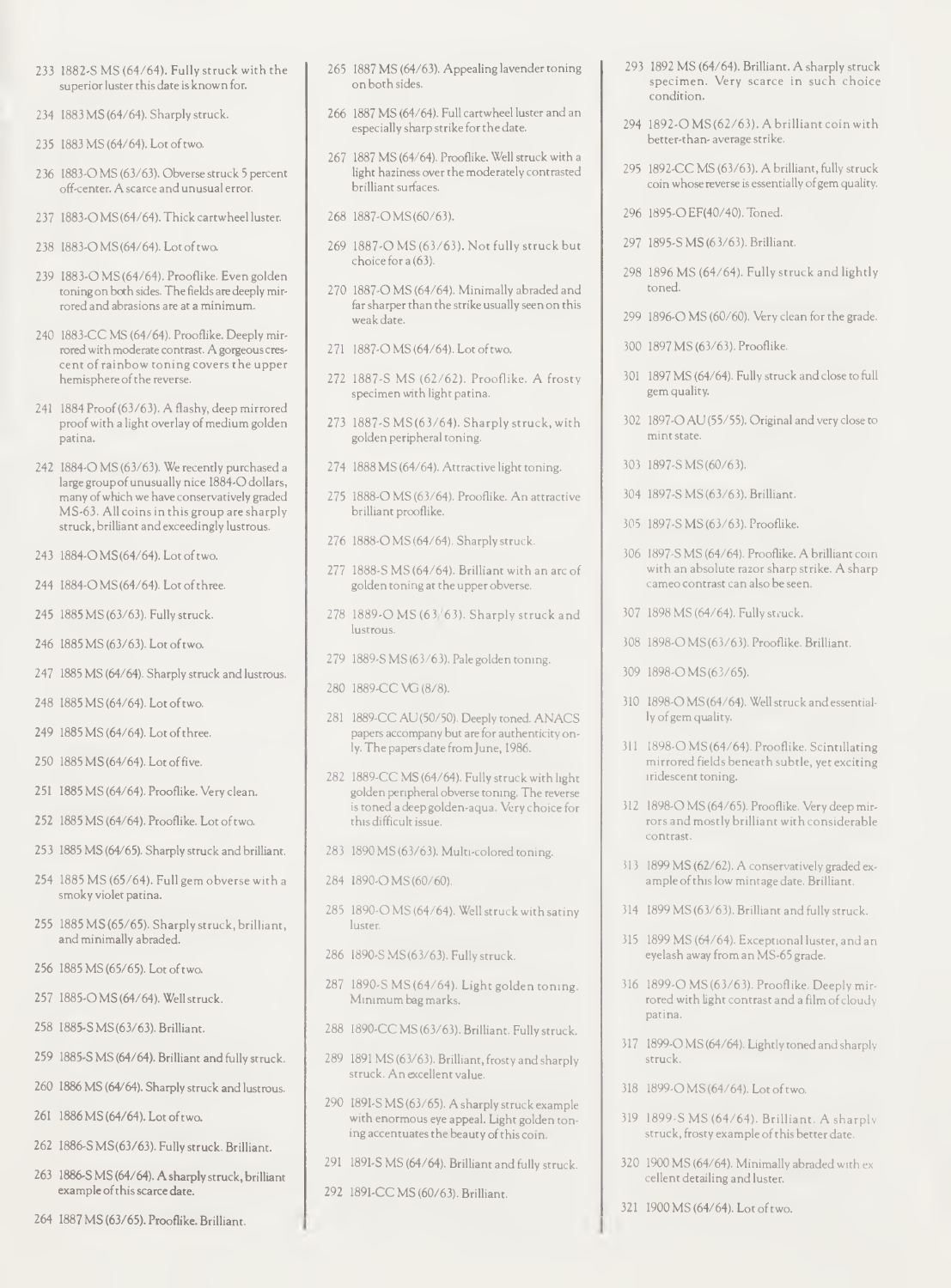- 322 1900 MS (64/64). Prooflike. A minimally abraded prooflike with exceptional surfaces.
- 323 1900-0 MS(63/65). Prooflike. Fully struck and deeply mirrored with a light haze of attractive toning.
- 324 1900-0 MS (64/64). Fully struck and lustrous.
- 325 1900-0MS (64/64). Lot oftwo.
- 326 1900-SMS (63/63). Wellstruck.
- 327 1901-0 MS (63/63). Prooflike. Deeply mir rored, with a hint of contrast.
- 328 1901-OMS(63/64). Prooflike. Just the lightest touch of attractive toning across the reverse.
- 329 1901-0 MS (64/64). Sharply struck and brilliant with blazing luster.
- 330 1901-OMS(64/64). Lot of two.
- 331 1901-S MS (63/63). Shimmering luster.
- 332 1902 MS (63/64). Clean and sharply struck for thisissue.
- 333 1902 MS (64/64). Very choice.
- 334 1902-0 MS (64/64). Sharply struck and lustrous.
- 335 1902-0MS(64/64). Prooflike. Brilliant.
- 336 1902-S MS (62-62). Not fully struck but lustrous.
- 337 1902-SMS(63/63). Brilliant and sharp.
- 338 1903 MS (60/60). Brilliant.
- 339 1903 MS (63/63). Sharply impressed with light original color.
- 340 1903 Proof(60/60). Deeply toned.
- 341 1903-0 MS(62/62). A lustrous, conservative ly graded example ofthissought-after date.
- 342 1904 MS (64/64). Medium density toning coupled with a fullstrike.
- 343 1904-0 MS (64/64). Splendid luster and remarkablyclean surfaces.
- 344 1904-0MS(64/64). Lot oftwo.
- 345 1904-O MS(64/64). Lot of three
- 346 1904-S MS (63/63). Fully struck with goldencinnamon toning.
- 347 1921 MS(64/64). Choice and wellstruck.
- 348 1921 MS (64/64). Lot of two.
- 349 1921 MS (64/64). Lot of three
- 350 1921-D MS(63/65). Golden toning around thedenticles.
- 351 1921-D MS(64/64). Lightly toned with thick, cartwheelluster.
- 352 1921-DMS(64/64). Lot oftwo.
- 353 1921-S MS (64/64). Sharply struck and lustrous.
- 354 1921-S MS (64/64). Lot oftwo.
- 355 1921 MS (64/64). Peace. Well struck.
- 356 1922 MS (64/64). Fully struck and perfect for type purposes.
- 357 1922 MS (64/64). Lot oftwo.
- 358 1922 MS (64/64). Lot ofthree.
- 359 1923 MS (64/64). Fully struck with booming luster
- 360 1923 MS (64/64). Lot oftwo.
- 361 1923 MS (64/64). Lot ofthree.
- 362 1924 MS (64/64). Sharply struck.
- 363 1924-SMS (62/64). A hint of light golden patina.
- 364 1924-SMS(63/64). Brilliant.
- 365 1924-S MS (64/63). A brilliant coin that presents very well.
- 366 1925 MS (64/64). Sharply struck'with superior
- 367 1925 MS (64/64). Lot of two.
- 368 1925-SMS(60/60). Brilliant.
- 369 1925-S MS (63/63). Well struck for the issue with just a few speckles of toning.
- 370 1926MS (64/64). Lightly toned.
- 371 1926-D MS (63/64). Brilliant. Fully struck.
- 372 1926-D MS (64/64). Milky patina.
- 373 1926-SMS(64/64). Sharply struck.
- 374 1927 MS (60/60). Brilliant.
- 375 1927-D AU(55/55).
- 376 1927-DMS(60/63). Brilliant.
- 377 1928-S MS (63/63). Beautiful speckled golden toning.
- 378 1934 MS (64/60).
- 379 1934 MS (64/63). Sharply struck.
- 380 1934 MS (64/64). Toned andfully struck.
- 381 1934-D MS (63/63). Speckled charcoal and golden toning. Fully struck.
- 382 1934-D MS(64/64). Blazing white luster.
- 383 1935 MS(63/63).
- 384 1935 MS (63/64). Rainbow iridescence.
- 385 1935 MS (63/65). Satiny luster that more resembles aSan Francisco product.

#### GOLD DOLLARS

386 1852 MS (61/61). Fully struck with a planchet flake at ten o'clock on the obverse. Exceptionally lustrous.

- 387 1854 AU (53/53). Type Two. Prooflike. A nice lightly circulated example of this difficult type
- 388 1858-DVF (20/20). A low mintae coin (3,477) that has been cleaned and shows two scratche fromthe lowest hair curl to the rim through 1C ofAMERICA.
- 389 1862 MS (60/60). Semi-Prooflike. Fully struck.
- 390 1873 MS (62/62). Sharply struck with ex cellent luster.

#### QUARTEREAGLES

- 391 1842-D VF (20/20). A scarce Dahlonega coin with a few nicks on both the obverse and reverse
- 392 1842-0 AU (50/50). A few marks mar the obverse of this otherwise choice coin. Akeruncovered only five auction appearances bet ween 1966 and 1973.
- 393 1849-C VF(20/20). Another rare coin that unfortunately ismarred by a scratch extending from the temple area down to the middle of the neck
- 394 1851-D VF(20/20). A scarce quarter eagle with a mintage of 11,264. There are three scratches in the left obverse field and a mount was removed from the rim at 12:00.
- 395 1869EF(45/45). Avery scarce coin in all grades with a mintage ofonly 4,345 pieces. Thiscoin was lightly cleaned at one time.
- 396 1878 AU (58/58). Sharply struck and very close to mintstate.
- 397 1907 MS (63/63). A lovely lustrous, fully struck typecoin.
- 398 1925-D MS (63/63). A borderline (64) coin with a lightreddish tinge in the planchet. An excellent type coin.
- 399 1927 MS (63/63). Fully struck.Just a few light contact marks.

#### HALF EAGLES

- 400 1841-C VF(30/30). A scarcer date with a scratch fromthe obverse rim at 9:00 to the area around Ms.Liberty's ear.
- 401 1842-D VF(20/20). Small date, small letters. Rough.
- 402 1845-D VF(30/30). Weakly struck.
- 403 1848-D VF (20/30). Despite the relatively large mintage VFand EFcoins are about all onecan expect to findwith any degree ofregularity.
- 404 1853-D VF (20/20). Cleaned lightly once but still quite a presentable coin for the grade.
- 405 1861 AU (55/55). The common date of the No Motto seriesfor type purposes.
- 406 1S70-S AU (20/20). Scarce. Shows hairline scratches on both sides.
- 407 1872-CC Fine (12/12). Cleaned.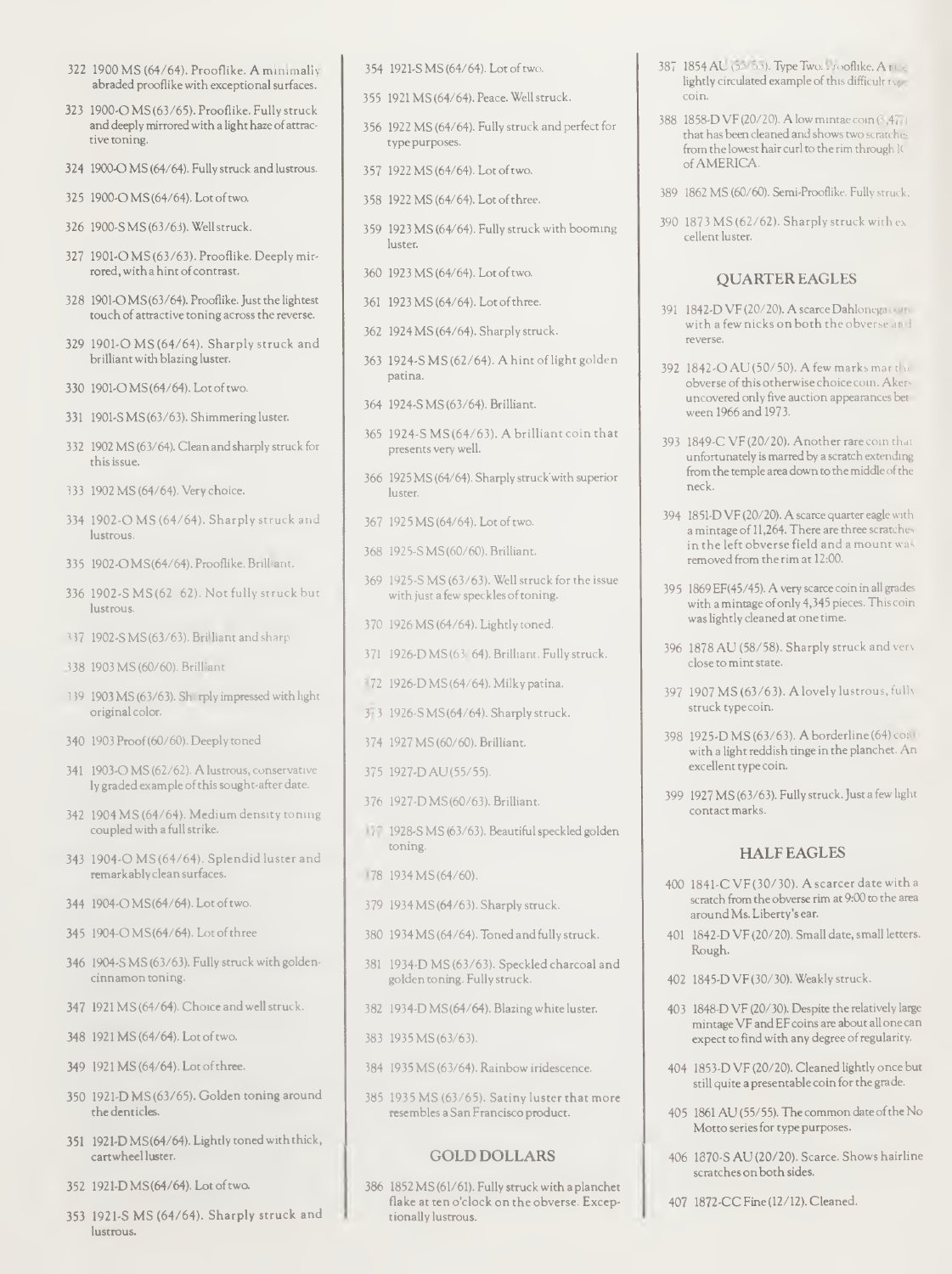- 408 1882-CC AU (55/55). Scarce in AU and Un circulated. Sharply struck with nearly full mintstate luster.
- 409 1891-CC MS (63/63). Fully struck.
- 410 1893-0EF(45/45).
- 411 1897-S AU (58/58). Nice slider AU coin and a scarcer date.
- 412 1905 MS (64/64). Clean surfaces with a full strike and excellent luster.
- 413 1907 MS (63/63). Excellent type coin.
- 414 1908 MS (62/62). Indian. A bit baggy but lovely rose undertonesin the planchet.
- 415 1909-D MS (62/62). Very clean for this troublesome issue.
- 416 1913-S AU (55/55). Probably the second rarest S Mint in the Indian HalfEagle series. The luster makesthis coin look deceptively like an uncirculated piece.
- 417 1914-S MS (60/60). A rare San Francisco five thatshows excellent luster and details.
- 418 1916-S MS (60/60). Fully struck and very few bagmarks considering the grade.
- 419 1916-S MS (62/62). Another example of this scarce issue with original untampered surfaces.

# EAGLES

- 420 1797 AU (50/50). Sharply struck but polished to a gleaming brilliance. The fields are prooflike and every feather on the eagle showsthe tiny individual shafts and barbsthat were engraved into the die.
- 421 1857 EF(40/40). A scarce coin with a mintage ofonly 16,606. Struck on a bright white-gold planchet.
- 422 1861 AU (53/53). A rather common date No Motto Ten that is fully struck and would make a fine piece for a type set.
- 423 1870 EF(40/40). A rare coin with a mintage of only 3,990 businessstrikes. Cleaned.
- 424 1871-S Fine(12/12). A very rare coin that has seen only 33 auction appearances in the 1944 to 1978 period according to Akers. Not a high grade coin but it's hard to be choosy with this date.
- 425 1880-0 VF(30/30). Scarce and choice for the grade.
- 426 1880-O EF(40/40). Most '80-O's are in the VF-EFgrade. None were auctioned in the grade of uncirculated between 1941 and 1979. There are a couple of minor marks on the coin, otherwise pleasing forthe grade.
- 427 1882-0EF(40/40). Scarce.
- 428 1889 MS (61/61). Rich coppery luster and a sharp strike Thisis a very low mintage issue with only 4,485 pieces coined 98 years ago.
- 429 1891-CC MS (61/61). Bright white-gold luster and fully struck.
- 430 1891-C MS (63/63). Very sharply struck with exceptionally clean surfaces and a few of the reddish-coppery tinges of color found on many products from the Carson City Mint.
- 431 1892-SMS (63/63). Fully struck.
- 432 1894-0MS (61/61). Wellstruck.
- 433 1899 MS (63/63). Sharply struck with intense luster.
- 434 1901-S MS (63/63). The common date for type purposes in the Liberty series. Fully struck with blazinggolden luster.
- 435 1906-S MS (62/62). This date is anything but common. There are no significant contact marks and the details were very well brought up.
- 436 1907-SMS (60/60).
- 437 1911-D EF(40/40). The lowest mintage ofthe series with only 30,100 coined.
- 438 1911-SAU (50/45).
- 439 1915-S AU (55/50). An affordable grade for thisrare issue. A rim nick on the reverse at 9 o'clock is noted as are a couple of light grease stains acrossthe eagle.
- 440 1916-S MS (62/62). Very clean for the grade with a slightly granular finish.
- 441 1926 MS (63/63). Lustrous and sharply struck.
- 442 1932 MS (63/63). The most common date in the series and usually the choice for a type set. Thick luster.
- 443 1932 MS (64/64). Excellent for type with sur prisingly clean surfaces.

## DOUBLE EAGLES

- 444 1850 EF(45/45). The first collectible year of the series.
- 445 1854-SEF(40/40). Scarce.
- 446 1859 VF (20/20). An excessively scarce coin that appeared in auction only 17 times in any grade between 1922 and 1981 according to Dave Akers' research. Amuch rarer coin than the original mintage of 43,597 would indicate.
- 447 1873-CC VF (20/20). Type Two. A scarce coin with an original mintage of only 22,410 pieces.
- 448 1875-SMS (60/60).
- 449 1875-S MS (63/63). Type Two. Nice for type.
- 450 1878 MS (63/63). Type Three. Scarce in high grades.
- 451 1882-CC MS (60/60). Fully struck with thick golden-red luster. An excellent choice for a CarsonCity type set.
- 452 1890-CC EF(40/40). Rose colored tinges are primarily seen around the main devices.
- 453 1895 MS (63/63). Great luster.
- 454 1899 MS (63/63). Thick luster. Two violet col ored stains are noted on theobverse.
- 455 1900 MS (63/63). Superior surfaces and strike.
- 456 1904 MS (63/63). The most commonly used type three for type.
- 457 1904 MS (64/64). Asolid M.S. (64) graded coin that isfullystruck with excellent luster.
- 458 1907-D MS(60/63).
- 459 1907-S MS (63/63). Fully struck with surfaces that display an inordinate amount of luster.
- 460 1913 MS (63/62). Original.
- 461 1913 MS (62/62).
- 462 1913-S MS (62/62). Mintage ofonly 34,000. Fully struck. A difficult coin to locate in this grade of uncirculated.
- 463 1914-S MS (64/64). Unusually clean and lustrous for this difficult issue.
- 464 1915-S MS (63/63). Matte-like.
- 465 1915-S MS (64/64). Matte-like and fully struck.
- 466 1924 MS (63/63). Fully struck.
- 467 1924 MS (64/64). Excellent overallsurfaces.
- 468 1927 MS (63/63). Lustrous and fully struck.
- 469 1927 MS (64/64). Superb surfaces and ex cellent fortype.
- 470 1928 MS (63/63). Thick luster.
- 471 1928 MS (64/64). The usual thick luster with pristine surfaces.

## COMMEMORATIVE SILVER

- 472 1921 MS (64/64). Alabama 2x2. Clean and lustrous.
- 473 1935-D MS(64/64). Arkansas. A premium coin forthisdifficult issue.
- 474 1935-S MS (64/64). Arkansas. Lightly toned.
- 475 1936-S MS (64/64). Arkansas. Full, unbroken original luster with light toning. Very clean for this normally troublesome issue.
- 476 1937 MS (64/64). Arkansas. Lightly toned and lustrous.
- 477 1938 MS (64/65). Arkansas Set. Evenly mat ched golden toningwith very clean surfaces.
- 478 1939-S MS (62/62). Arkansas. Brilliant. Scarce issue.
- 479 1936 MS (64/64). Boone. Lustrous.
- 480 1937 MS (64/64). Boone.
- 481 1937-DMS(63/63). Boone. Brilliant.
- 482 1937-S MS (65/64). Boone. Brilliant and scarce.
- 483 1936 MS (64/64). Bridgeport.
- 484 1936-D MS (64/64). Cincinnati. Pale golden toning.